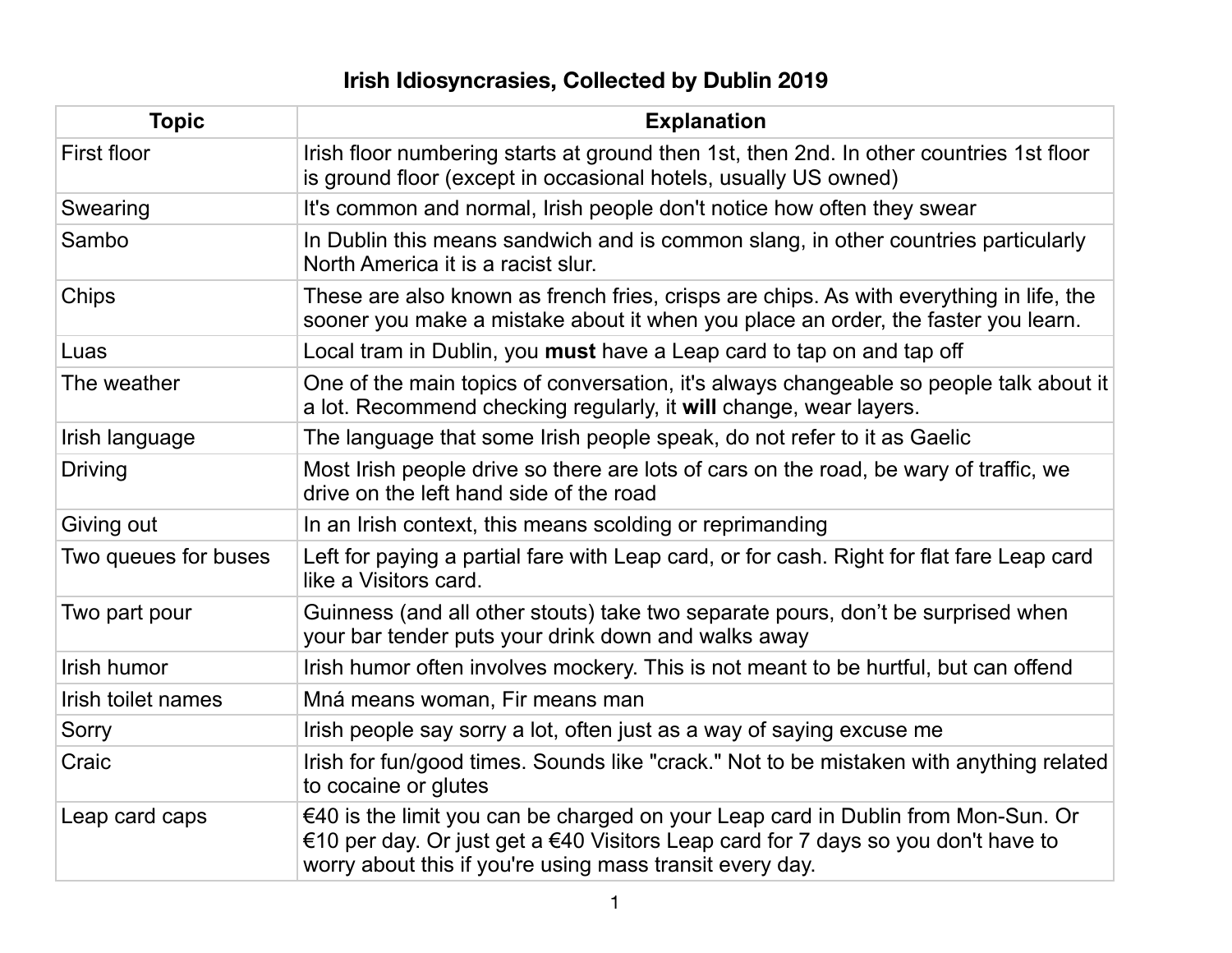| <b>Topic</b>                      | <b>Explanation</b>                                                                                                                                                                                                                                                                                                                                 |
|-----------------------------------|----------------------------------------------------------------------------------------------------------------------------------------------------------------------------------------------------------------------------------------------------------------------------------------------------------------------------------------------------|
| Irish language on street<br>signs | The text in <i>italics</i> on street signs is in Irish                                                                                                                                                                                                                                                                                             |
| Beer measures                     | Pints=big glass (20 oz not 16 oz). (€6ish) Half or a glass=small glass (10 oz). (€4ish)                                                                                                                                                                                                                                                            |
| <b>Pints</b>                      | Collectively, means alcoholic drinks. "Fancy some pints?" In terms of sizes, an Irish<br>pint is 20 oz (US pint = $16$ oz) or $568$ mL.                                                                                                                                                                                                            |
| No table service in bars          | Most bars/pubs do not have any table service.                                                                                                                                                                                                                                                                                                      |
| Tipping in bars                   | Tipping in bars is not expected unless there is table service. It's still not expected for<br>table service in the same way as in the US. All tipping here is voluntary and<br>uncommon outside restaurants. Even in a restaurant, it is not compulsory. Here's<br>what TripSavvy recommends: https://www.tripsavvy.com/tipping-in-ireland-1542784 |
| The spire                         | The spire is in the center of O'Connell street, and can be seen from far away. This is<br>a useful monument if you are a bit lost. Aka Bertie Ahern's middle finger to the<br>country, or the stiffy by the Liffey                                                                                                                                 |
| Grand                             | Contextually used as a synonym for anything ranging from "it's okay," "that's<br>awesome" to "you're forgiven."                                                                                                                                                                                                                                    |
| How's things?                     | Irish way of saying hello, often not expecting a response. Irish people will mostly<br>respond with "grand" or "not too bad."                                                                                                                                                                                                                      |
| Top of the morning to ya          | Say this if you want to be thrown into the Liffey. It's not something we say around<br>here.                                                                                                                                                                                                                                                       |
| <b>Crisps</b>                     | Known as chips in America. Fried potato snacks - in an amazing number of flavors<br>compared to the States                                                                                                                                                                                                                                         |
| Jay walking                       | Irish people do this a lot, don't be surprised                                                                                                                                                                                                                                                                                                     |
| Paying for taxis with<br>card     | A lot of Irish taxis don't take credit/debit cards. So check first or have cash, and<br>remember that not all taxis have change for 50 EUR notes. Download the myTaxi<br>app from https://mytaxi.com/ie/, if you have an Android or Apple smart phone. This<br>allows you to order a car and pay by card.                                          |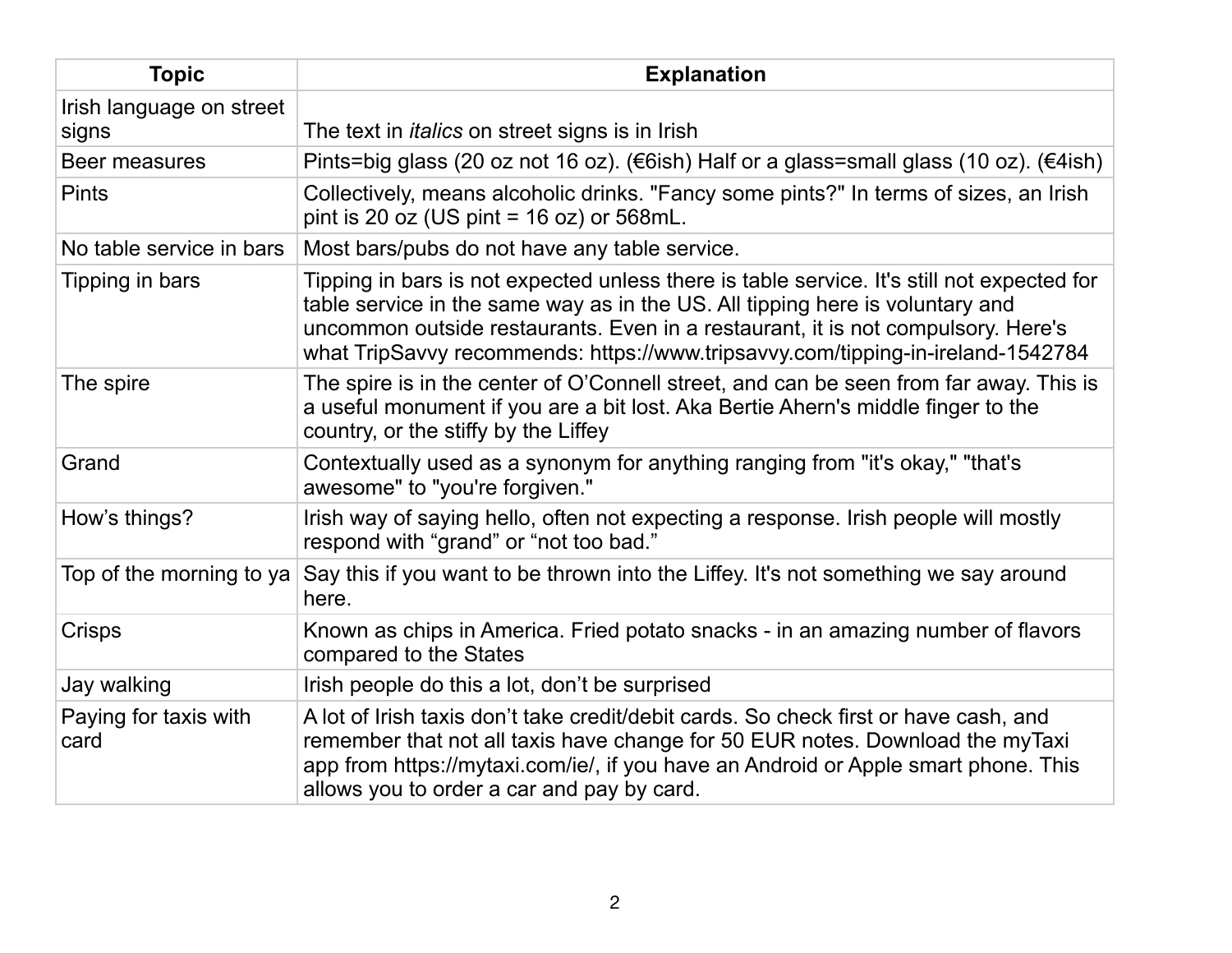| <b>Topic</b>               | <b>Explanation</b>                                                                                                                                                                                                                                                                                                                                             |
|----------------------------|----------------------------------------------------------------------------------------------------------------------------------------------------------------------------------------------------------------------------------------------------------------------------------------------------------------------------------------------------------------|
| Where are you from?        | If you ask someone this question, remember the first answer is always the right one.<br>People want to know where you live now, where you used to live, where your family<br>is and was from. They may try to establish if they know the place or people from the<br>place                                                                                     |
| No, we do not know<br>Mary | Ireland is a relatively big place, we do not know everyone. So don't ask if we know<br>your relative. Having said that - after a couple of minutes we will probably try to figure<br>out if we do know your relatives - we'll ask counties and names to try establish this.<br>Watch us, we do it with everyone. Surprisingly we often find someone in common. |
| How're ya?                 | Greeting, not a question, no one cares.                                                                                                                                                                                                                                                                                                                        |
| Grand                      | Traditional response. If you're not grand no one cares                                                                                                                                                                                                                                                                                                         |
| <b>Fairies</b>             | Are awful, they are nothing like Tinkerbell                                                                                                                                                                                                                                                                                                                    |
| Leprechaun                 | Also awful and are only a topic of conversation while at the Leprechaun Museum                                                                                                                                                                                                                                                                                 |
| <b>Black and Tan</b>       | Not a drink, committed brutal atrocities, don't try to order one in a pub                                                                                                                                                                                                                                                                                      |
| Irish car bomb             | Also not a drink, just don't                                                                                                                                                                                                                                                                                                                                   |
| Any craic                  | They are not accusing you of being a drug dealer                                                                                                                                                                                                                                                                                                               |
| What's the story           | Neither asking what you are reading nor what floor you are on. Basically Dublin<br>synonym for "what up?"                                                                                                                                                                                                                                                      |
| Queue                      | A line. You stand and wait in it and then people skip you anyway. Especially if you<br>appear distracted. People will remain behind you if you appear alert but lose focus<br>for a minute and they will be in front of you                                                                                                                                    |
| Irish rail                 | You can book a seat but a little old lady will sit in it anyway (Never actually happened<br>to me $)$                                                                                                                                                                                                                                                          |
| Rule of 3                  | When offered food or a drink, it's seen as impolite to accept on the first offer, or<br>refuse more than 3 times                                                                                                                                                                                                                                               |
| Asking for the bill        | At a restaurant you have to ask for the bill, they will let you sit there otherwise and<br>you can often just go to the counter to pay when you are ready to go. Just notice if<br>you have a table number - it helps                                                                                                                                          |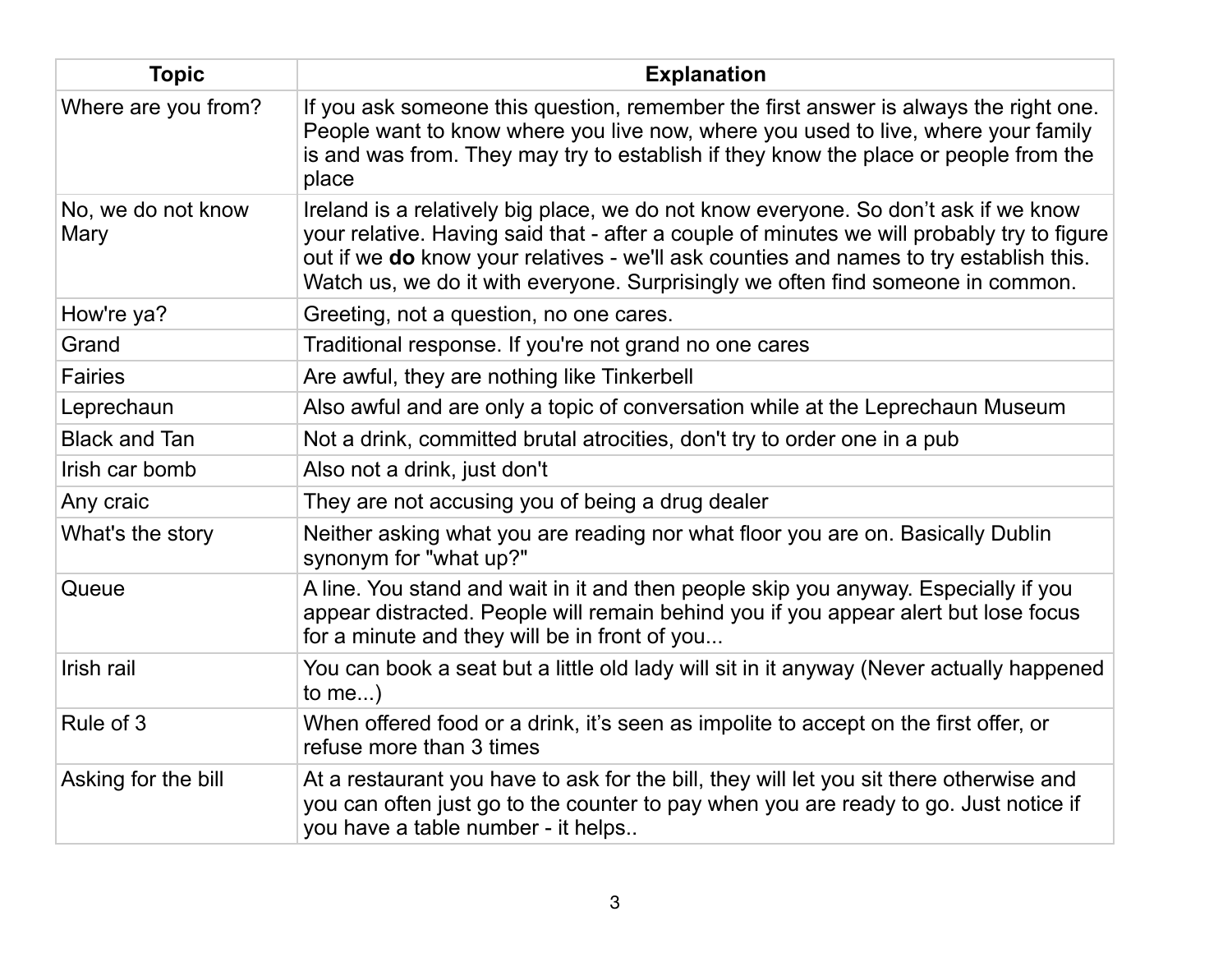| <b>Topic</b>                               | <b>Explanation</b>                                                                                                                          |
|--------------------------------------------|---------------------------------------------------------------------------------------------------------------------------------------------|
| Story, bud?                                | Dublin synonym for "what up?" If your answer begins with "once upon a time", refer<br>to the definition of "top of the morning to ya"       |
| Idjit                                      | Stupid person                                                                                                                               |
| <b>Cute Hoor</b>                           | A beer, but also a person who is pushing their advantage to the limits                                                                      |
| Mixers are not free                        | Mixers ( <i>i.e.</i> : Coke, 7-Up etc to be mixed with a spirit) are not typically free in bars                                             |
| Cork                                       | The real capital of Ireland according to some. Kilkenny actually has been the capital<br>of Ireland.                                        |
| <b>Flagging buses</b>                      | If the bus you want to take is coming up, stick your hand out to get them to stop.<br>Thank the driver especially when getting off the bus. |
| Pronouncing Ireland                        | It should be pronounced like "Arr Land," not actually "Ire land"                                                                            |
| <b>Stick shift</b>                         | Most Irish cars are manual, if you are renting a car and need an automatic then you<br>have to specifically book one                        |
| <b>Empty glass</b>                         | Bringing your empty glasses back to the bar is much appreciated                                                                             |
| Langer                                     | A rude word for male anatomy                                                                                                                |
| <b>Bags</b>                                | A rude word for ladies or gents under pants                                                                                                 |
| Pants                                      | Sometimes trousers, sometimes underwear                                                                                                     |
| Fanny                                      | Mildly rude word for ladies' genitalia - as opposed to bum                                                                                  |
| Arse                                       | <b>Bum</b>                                                                                                                                  |
| Langered                                   | A state of inebriation                                                                                                                      |
| Yeah, no                                   | <b>No</b>                                                                                                                                   |
| No, yeah                                   | Yes                                                                                                                                         |
| I will, Yeah                               | Not a hope.                                                                                                                                 |
| Feck off you mad bollix<br>great to see ya | Hello old friend                                                                                                                            |
| Your Ma                                    | Something rude                                                                                                                              |
| Five lamps                                 | Don't hang anything off these                                                                                                               |